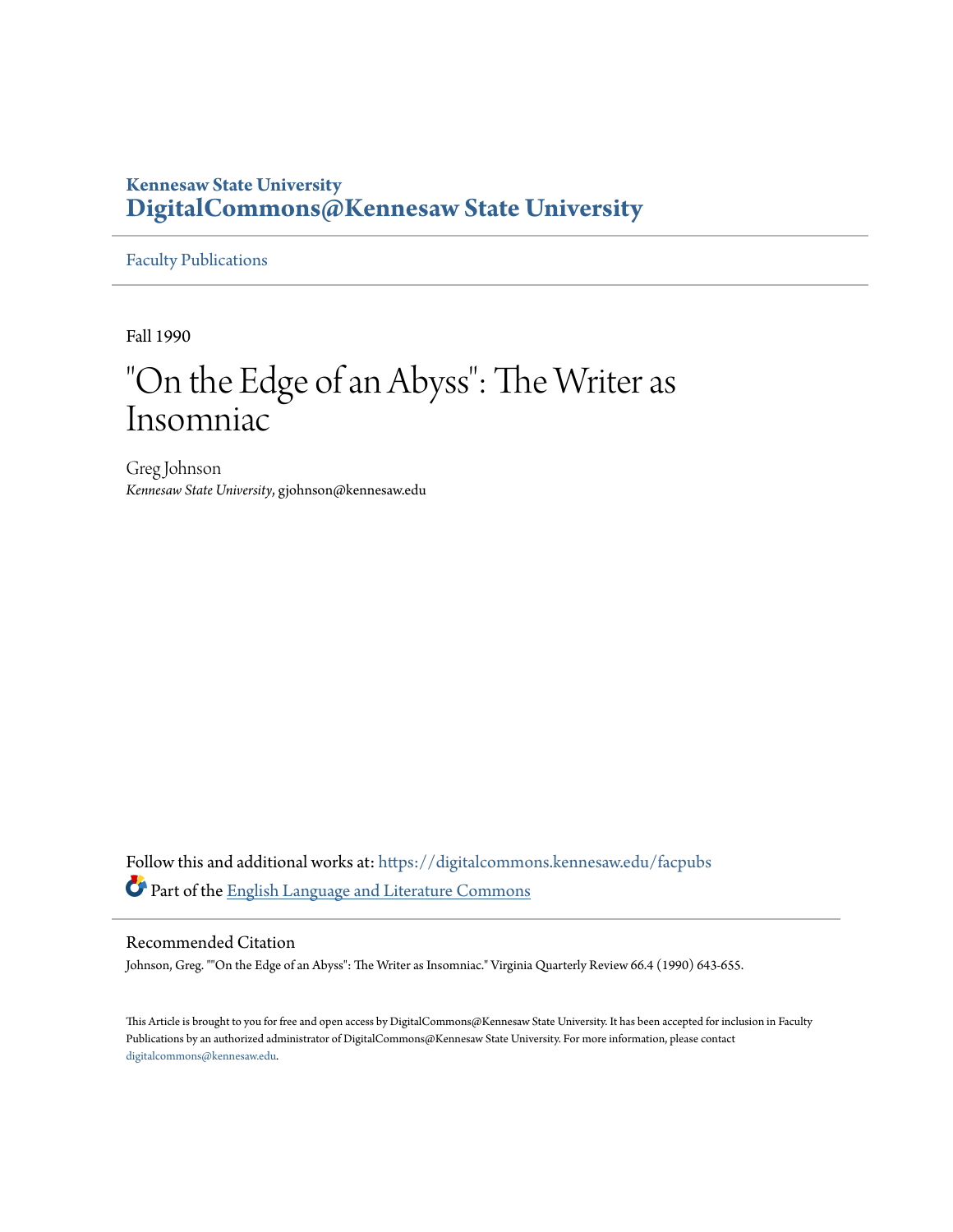# "On the Edge of an Abyss": The Writer as Insomniac

By Greg Johnson [\(/people/greg-johnson\)](https://www.vqronline.org/people/greg-johnson)

#### ISSUE: Autumn 1990 [\(/issues/66/4/autumn-1990\)](https://www.vqronline.org/issues/66/4/autumn-1990)

D. H. Lawrence might have been speaking for the majority of his fellow author<br>when he wrote, in his poem "Sleep & Waking," that "nothing in the world is H. Lawrence might have been speaking for the majority of his fellow authors lovelier than sleep, / dark, dreamless sleep, in deep oblivion!" Even more than paranoia, envy, or rampant egotism, a vulnerability to insomnia might well be the trait most commonly shared by serious writers throughout literary history, regardless of their personal temperament, aesthetic program, or country of origin. In fact, this painful and usually chronic malady has plagued writers so frequently, and with such intensity of anguish, that the insomniac state and its attendant longings might justifiably be considered metaphorical of the writer's rarefied inner world. If insomnia is the very image of his unblinking consciousness, his stubborn refusal to conclude, however briefly, his voracious scrutiny of the world and of his own mental processes, then it is not surprising that sleep— especially "dark, dreamless sleep, in deep oblivion!"— becomes the corresponding image of his most profound and unattainable desires.

Few writers have lived entirely free of insomnia, and it has struck not only those tormented, "neurotic" artists for whom the inability to sleep might seem only one symptom of a more general emotional malaise. Although Franz Kafka suffered greatly from insomnia, so had Charles Dickens before him; Sylvia Plath endured sleepless nights, but so did William Wordsworth and Walt Whitman. Occasionally hailed as a blessing, an ailment which provides quiet time for productive work in addition to a welcome respite from the hurly-burly of the daytime world, it is more often cursed as a hellish torment, a state of being in which the darker side of a writer's consciousness —all his personal demons of loneliness and self-doubt—completely overwhelms him, leaving him spent and demoralized for the next morning's work. Surveying the vast literature of insomnia, one encounters a cranky, red-eyed company of wakeful writers, complaining to one another, hoping and praying for sleep, and at times writing eloquently about their suffering as a kind of literary compensation or revenge.

Whatever the artistic benefits of this malady, writers have used all available means to escape it. The insomnia of Dickens and Whitman drove them out of doors for lengthy nocturnal walks. The friend and biographer of the Bronte sisters, Elizabeth Gaskell, reports that Charlotte and Emily walked in circles around the dining room table until they were tired enough to sleep. (Mrs. Gaskell also relates the poignant detail that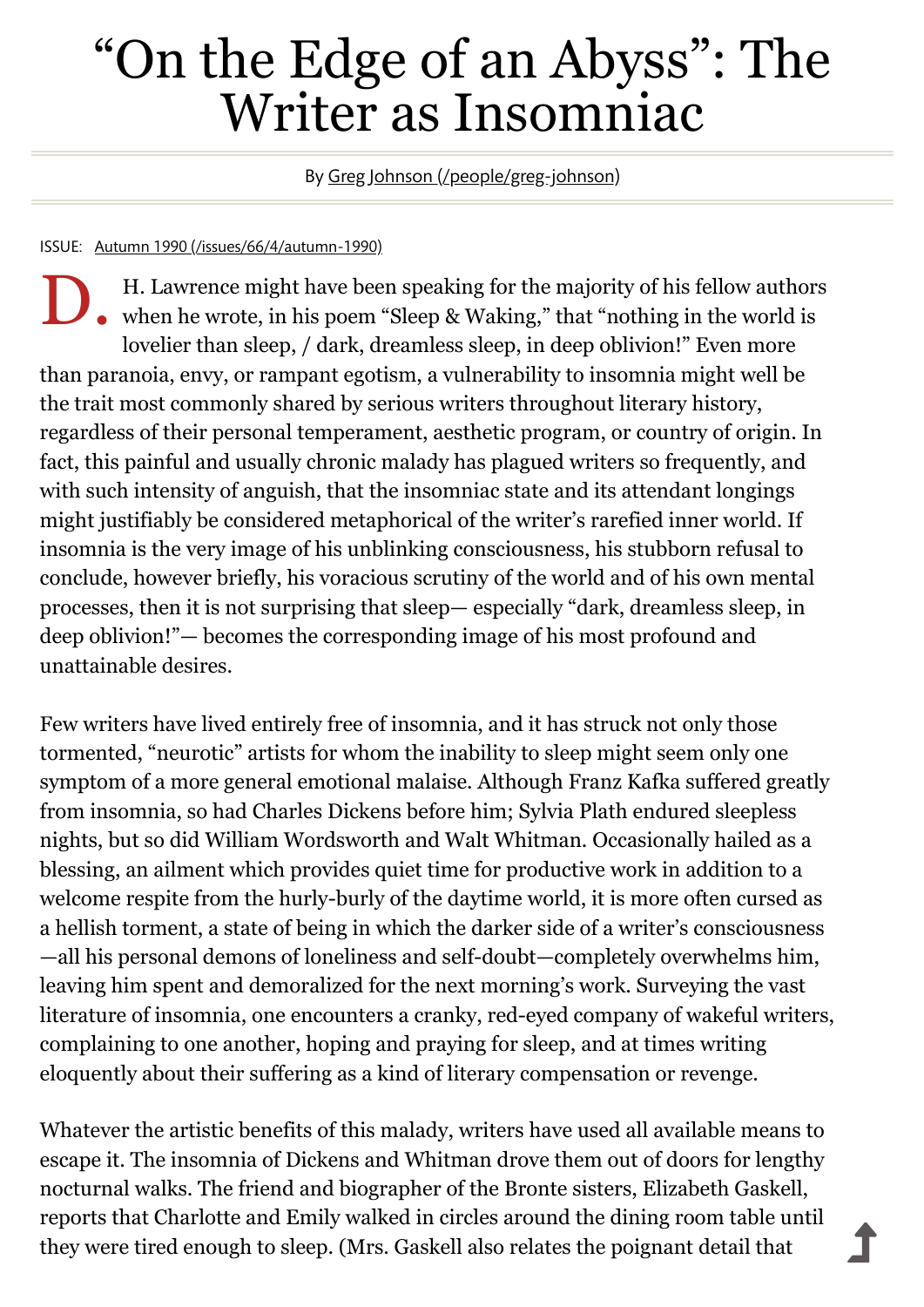after Emily's death, Charlotte's usual sleeplessness was exacerbated by grief; unable to give up the ritual, she now walked alone around the table hour after hour, night after night.) Thomas de Quincey famously confessed his addiction to opium, which he began using to combat insomnia and other ills, while F. Scott Fitzgerald turned to alcohol and barbiturates, which created a short-term solution but also a long-term problem. Percy Bysshe Shelley, another opium user, wrote of spending "hours on the sofa between sleep & waking, a prey to the most painful irritability of thought."

It would appear that most sleepless authors have resembled William Wordsworth, who seemed to view his own insomnia as an unjust suffering that must simply be endured. His poems on the subject are not among his best work, but they show clearly the variety of emotional postures—humble self-abasement, prayerful longing, stinging rage—assumed by a writer suffering the twilit misery of prolonged sleeplessness.

Like other acute insomniacs, Wordsworth often imaged sleep as a recalcitrant loved one, an incalculably distant object of longing, anger and regret, In one of a group of sonnets entitled "To Sleep," Wordsworth apostrophizes sleep as an unwilling lover: "O gentle Creature! do not use me so, / But once and deeply let me be beguiled." In another sonnet, sleep becomes a version of Wordsworthian nature, a mother and healer: "Sleep! by any stealth: / So do not let me wear tonight away: / Without Thee what is all the morning's wealth? / Come, blessed barrier between day and day, / Dear Mother of fresh thoughts and joyous health!" In yet another he first resorts to desperate flattery, addressing the longed-for sleep as "Dear bosom Child," "Balm," and even "Saint," but abruptly drops this pose and asks angrily: "Shall I alone; /1 surely not a man ungently made, / Call thee worst Tyrant by which Flesh is crost?"

The journals of Wordsworth's sister, Dorothy, provide an intimate glimpse of the severe bout of insomnia, lasting throughout the spring and summer of 1802, which inspired these sonnets. Dorothy's worried, sympathetic entries for these months sometimes note that her brother managed to sleep well, but mostly we read of bad nights—indeed, very bad nights. On June 15, for instance, she reports that at 10:10 in the morning William lies wide awake in bed—still trying to fall asleep, still hopeful.

One theme persists throughout the literature of insomnia: the insomniac by definition is alone in his wakeful state, his aberrant consciousness racing wildly and pointlessly within a universe of slumber. As early as 1616, William Drummond of Hawthornden complained to a personified "Sleep, silence child, sweet father of soft rest," that in all the world only he remained awake: "Lo, by thy charming rod all breathing things / Lie slumb'ring, with forgetfulness possessed; / And yet o'er me to spread thy drowsy wings / Thou spares, alas, who cannot be thy guest." In our own century, John Updike's "Tossing and Turning" pictures sleep as "that unreachable star / hung in the night between our eyebrows, whence / dreams and good luck flow," while Sylvia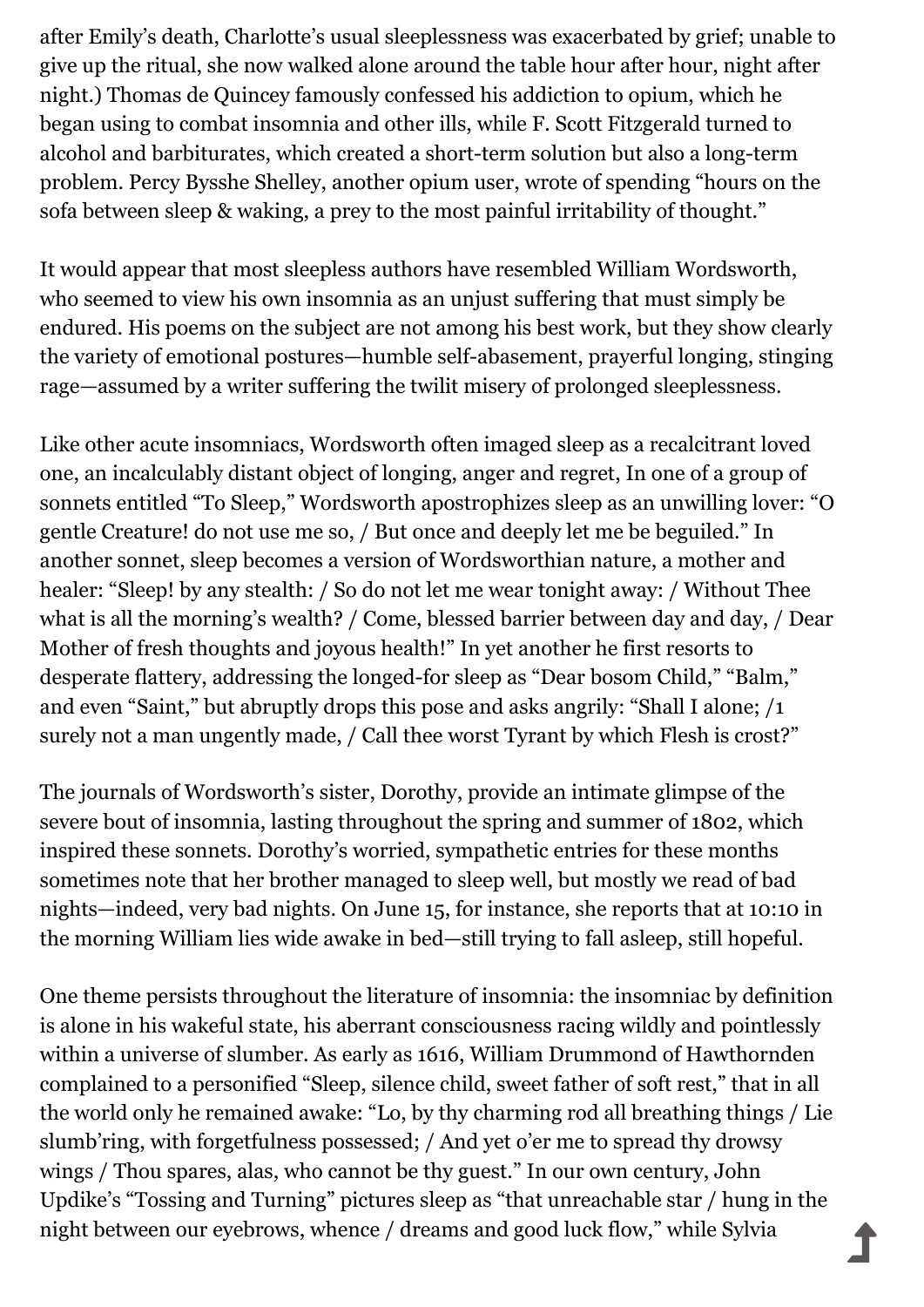Plath's "Insomniac" views sleep as a goal so desperately desired that it becomes a kind of death-wish, the only possible cure for the "white disease" of daylight and consciousness.

This particularly intense and unremitting consciousness that characterizes a writer's life is not, of course, solely responsible for the plague of insomnia, since writers naturally suffer, and often write eloquently about, those life experiences which preclude a good night's sleep for virtually anyone. Unrequited love appears most often as the culprit, inspiring frenzied wakefulness and despair. The lovesick Walt Whitman, in sharp contrast to the self-confident braggart of his more familiar poems, describes sleeplessness (in "Hours Continuing Long, Sore and Heavy-hearted") as the result of nearly unbearable emotional pain: "Hours sleepless, deep in the night, when I go forth, speeding swiftly the country roads, or through the city streets, or pacing miles and miles, stifling plaintive cries." And that perenially unrequited lover, W.B. Yeats, writes eloquently about being "driven mad, / Sleep driven from my bed," in a poem he titled simply, if rather vengefully, "On Woman."

Even amid the conventional rhymes and stylized emotions of the English Renaissance love lyric arises the vigorous, wounded voice of Sir Thomas Wyatt, who views his empty bed as a place of torture: "The place of sleep wherein I do but wake, / Besprent with tears, my bed, I thee forsake!" In another poem, his unrequited love and attendant insomnia inspire this tortured outburst: "What meaneth this? When I lie alone / I toss, I turn, I sigh, I groan; / My bed me seems as hard as stone./ What meaneth this?" This poem, unusual for its time, creates an acute psychological portrait of the insomniac's paranoia, his magnified sensitivity to the smallest details of his physical surroundings: "I sigh, I plain continually: / The clothes that on my bed do lie, / Always methink they lie awry./ What meaneth this?"

# II

While the most famous insomniac passage in literature is striking expression. Surely the most famous insomniac passage in literature is striking expression. Surely the most famous insomniac passage in literature is Macbeth's haunting farewell to "innocent sleep," which evokes the nightmarish reality of Macbeth's guilt so effectively that Lady Macbeth's daylight pragmatism—so powerful earlier in the play—loses its authority and relevance from that moment forward. Among the finest stanzas in Tennyson's epic of grief, *In Memoriam*, are these lines in which the speaker conveys a blank, despairing awareness of his own continuing life after the death of Arthur Hallam, and bluntly questions the meaning of his existence: "Behold me, for I cannot sleep, / And like a guilty thing I creep / At earliest morning to the door./ He is not here; but far away / The noise of life begins again, / And ghastly thro' the drizzling rain / On the bald street breaks the blank day." More recently, Elizabeth Hardwick's protagonist in the novel *Sleepless Nights*—also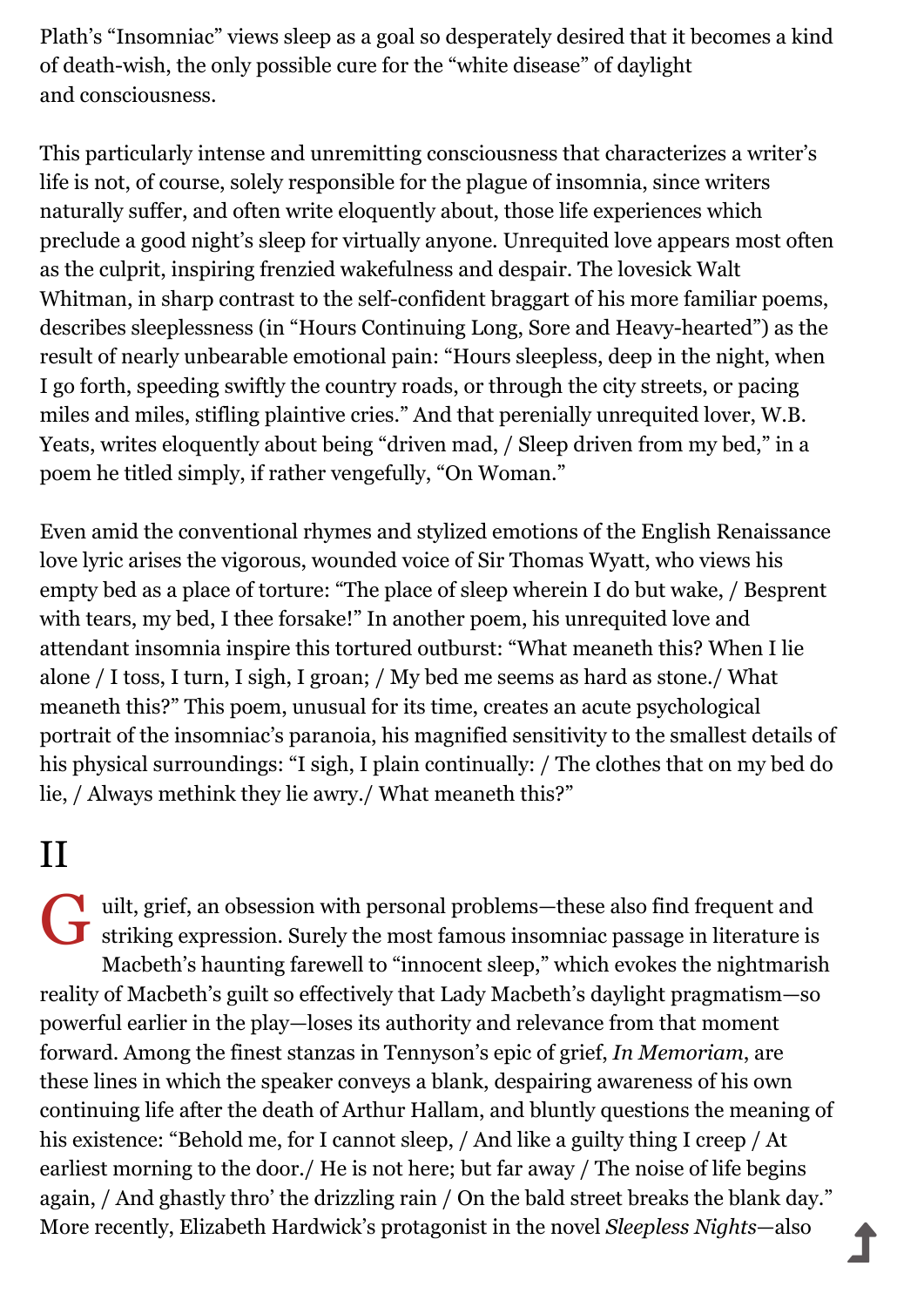named Elizabeth—refers to the "torment of personal relations" and confesses herself to be obsessed with "those whom I dare not ring up until morning and yet must talk to throughout the night."

Being a disease of consciousness—or more precisely, of self-consciousness—insomnia perhaps inevitably plagues a disproportionately high number of writers. For insomnia, like other features of a writer's life, is a species of madness: a state in which the customary evasions of daylight consciousness give way to the demonic specters of self-doubt and self-loathing. Often the inability to sleep arises not from a guilty conscience but from a conviction—perverse but unrelenting—of the utter inadequacy, falsity, and pointlessness of one's energetic and desperately earnest daytime pursuits. For writers, already plagued by the elusive and slippery nature of language, such doubts are magnified a thousand-fold, and thus an ordinary night is transformed into the dark chamber where his worst anxieties and most lacerating humiliations are endlessly rehearsed.

The paradox of the writer's temperament—his masochistic love of punishment and his rather elitist self-regard, his sense of a rarefied destiny—finds its purest expression in sleepless solitude. For the insomniac state might also be considered a metaphor for isolation, that fearsome but exhilarating element in which the writer lives. As our greatest poet of loneliness, Emily Dickinson, often observed, such solitude represents both freedom and captivity, the most intense form of living and yet, at the same time, a virtual death-in-life. Though Dickinson spent most of her life inside her bedroom, often meditating upon reality as viewed from her bed itself, she knew that "Of Consciousness, her awful Mate / The Soul cannot be rid."

A number of Dickinson's poems suggest an important reason for the writer's addiction to sleepless nights. Whether viewing herself as a nobody or as an empress, this poet finds in sleeplessness a form of control over her surrounding reality. Many poems serve as tiny cautionary tales, picturing sleep as a dangerous activity which relinquishes one's fragile hold upon the world. "I held a Jewel in my fingers," she writes in one early poem, but the speaker wakes to find that "The Gem was gone— / And now, an Amethyst remembrance / Is all I own—." In another poem, meditating upon a gift "given to me by the Gods"—Dickinson is referring, of course, to her poetic genius—she says that she did not dare to sleep, "For fear it would be gone." In one late poem the anxiety is more patent, suggesting that "those averse to sleep" are actually afraid of the swirling chaos of the unconscious mind: "Abhorrent is the Rest / In undulating Rooms / Whose Amplitude no end invades— / Whose Axis never comes."

We know that as a young woman Dickinson sought her father's permission to stay up very late, in order to work at her poems; and that a preference for nocturnal writing persisted throughout her life. "I would not stop for night," one poem claims proudly. Dickinson biographer Richard B. Sewall has even suggested that the poem beginning,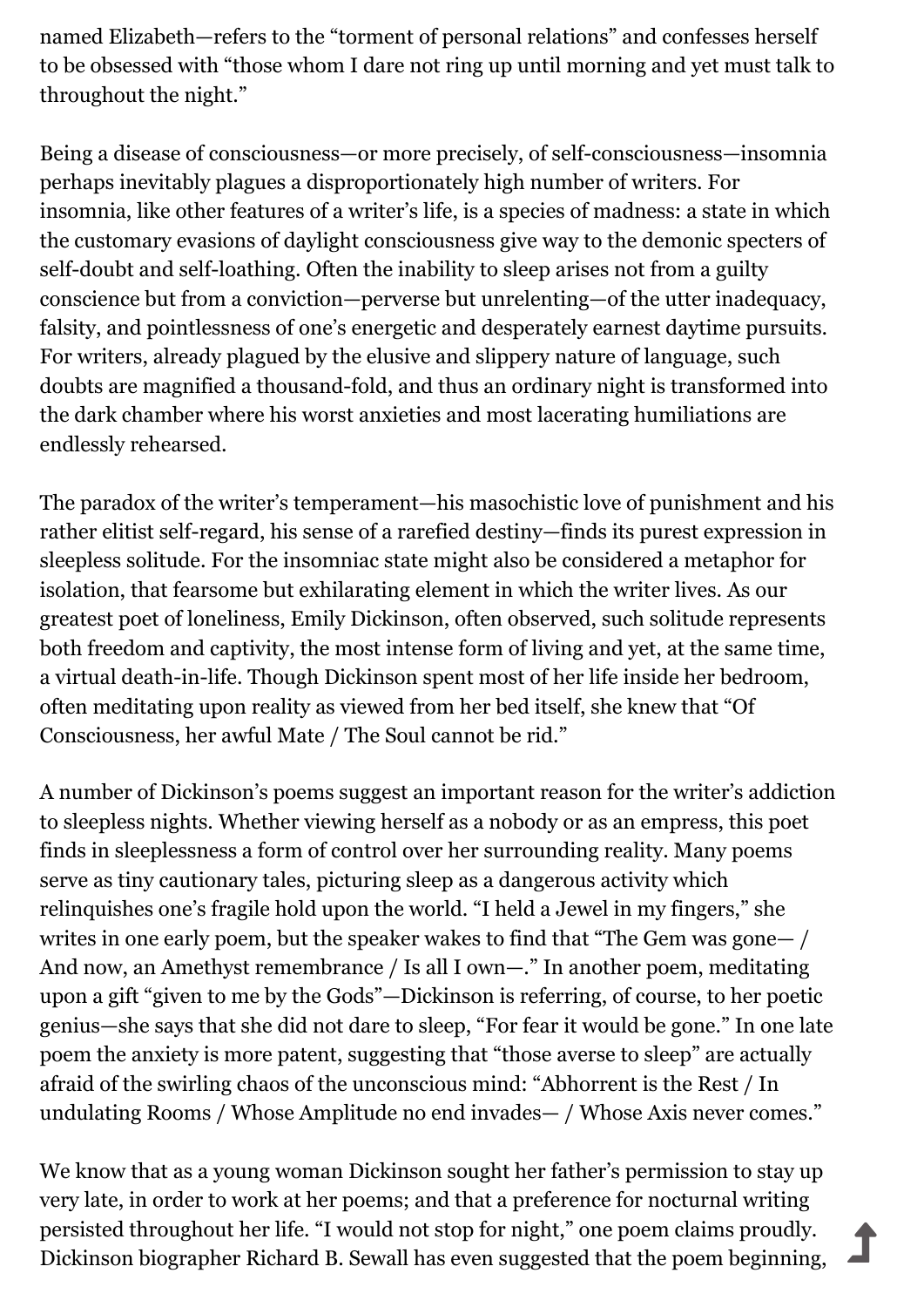"A Spider sewed at Night / Without a Light / Upon an Arc of White," is a portrait of the poet at work, and that it might explain why, in some of Dickinson's manuscripts, lines of poetry run right off the page. The detail suggests a certain desperation, a stubborn refusal to relinquish consciousness, that seems implicit in many writers' remarks about their inability to sleep.

Is it possible that insomniac writers, however they may complain of their affliction, are actually fearful of sleep, no more willing than Dickinson to relinquish the controlling and organizing power of consciousness? Is their insomnia, in short, a selfwilled ailment, an unconscious struggle against the forces of darkness and chaos? The writer, after all, battles these forces daily, by means of language and his own wit; it is certainly conceivable that writers, more than most people, should resist their nightly plunge into the undulating netherworld that Dickinson found so "abhorrent."

Scientific research into the causes of insomnia would seem to support such a conclusion. According to a recent study by Dr. Henry Kellerman of New York's Postgraduate Center for Mental Health, the insomniac may fit the typical image of an anxious, vulnerable person, but is also likely to possess a "rigid and hidden agenda," one that keeps the insomniac "isolated and separate," nourishing "a highly critical attitude toward the world." The insomniac's inability to control that world, according to Dr. Kellerman, gives rise to what he calls "the main emotion of insomnia," which is "the insomniac's underlying *anger* at the imperfections in the world." Thus it would appear that the motive for sleeplessness is one with the motive for metaphor: the artist's desire to create an alternate, more desirable reality, a "hidden agenda" which keeps the writer stubbornly and angrily wakeful despite his ostensible longing for an ordinary night's sleep.

## III

I f insomnia results from the artist's angry rejection of a world inadequately defined and inscribed, it is not surprising that particularly intense bouts of defined and inscribed, it is not surprising that particularly intense bouts of sleeplessness should accompany periods of creative fallow and the debilitating fear that one no longer *can* write—the fear that, as in Dickinson's early poem, the gem is lost forever. In a 1908 letter to John Galsworthy, Joseph Conrad describes his agonizing attempt to begin the novel *Under Western Eyes:* "I haven't slept for three nights and have written not a page for a week. And it is late too. So I will go to bed and be there staring at nothing—a greatly refreshing occupation." Even a writer as prolific and apparently self-assured as Edith Wharton became insomniac during that same year, when her work on *The Custom of the Country* had come to a standstill. Yet the quintessential case of the insomniac's anguish surely belongs to Franz Kafka, who would rise in frustration long before dawn to exercise or try to write. In December 1912 Kafka noted, with his usual tortured specificity: "The need for sleep rolls around in my head, tensions in the upper part of my skull on both sides." Taken as a whole,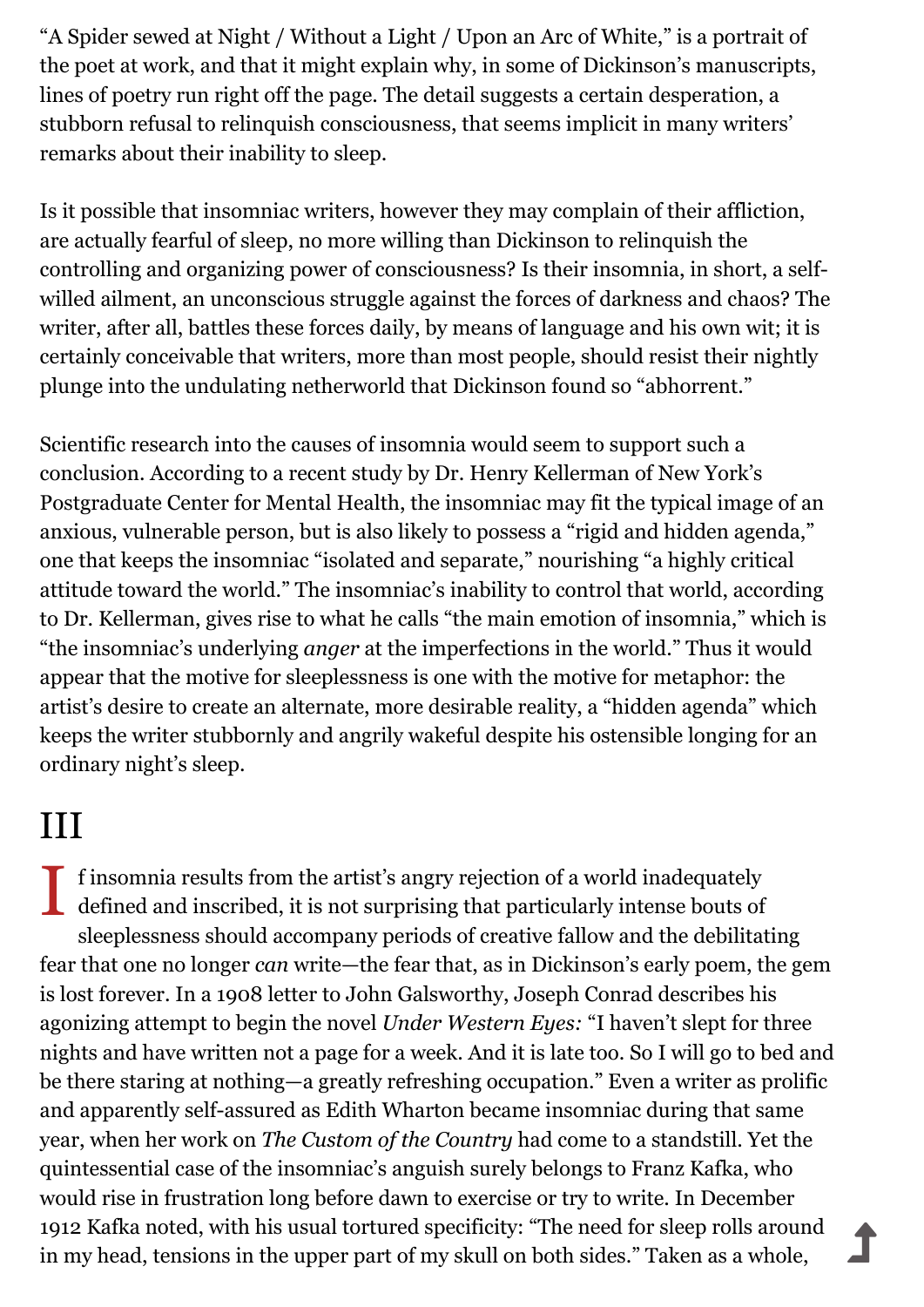his writings suggest that insomnia, as an image of unremitting consciousness, may be the most characteristic malaise of the modern writer, especially in his fear of a world increasingly marked by violence, chaos, and death. "Perhaps my insomnia only conceals a great fear of death," he told his friend Gustav Janouch. "Perhaps I am afraid that the soul—which in sleep leaves me—will never return."

Such modern anxieties are brilliantly mythologized in the haunting third chapter of Gabriel Garcia Marquez's *One Hundred Years of Solitude*, in which the village of Macondo suffers an attack of communal insomnia. (This chapter truly deserves that overused designation, "Kafkaesque.") While the townspeople are elated at first, seeing the extra time as an opportunity for greater productivity, soon enough they discover that they are "living in a reality that was slipping away, momentarily captured by words." To keep themselves from forgetting basic facts, they erect one sign bearing the name of the village, and another which reads simply, "GOD EXISTS." Yet these written words are relics of an old reality, and the more adventurous villagers move into another realm, succumbing to "the spell of an imaginary reality, one invented by themselves, which was less practical for them but more comforting." Only when a visitor arrives in town, bearing a special potion, does the town again become a "world where men could still sleep and remember."

In a modern era when artistic endeavor has been viewed as synonymous with the isolated suffering of a Kafka, writers have discussed and complained of insomnia almost as if it were a badge of honor, a sign of their authenticity as writers. For two of our finest modern novelists, Ernest Hemingway and F. Scott Fitzgerald, sleeplessness became both a tormenting symptom in their lives and a persistent metaphor in their works. Exacerbated in both cases by alcohol and depression, the desperate nocturnal wakefulness of these writers became a frightful emblem not only for their own flagging productivity and creative powers but also for the burden of solitude and meaningless suffering that had descended upon post-war civilization.

For Hemingway, not surprisingly, sleeplessness is analogous to a wild animal or a beautiful woman—something either to be conquered or endured with manly stoicism, so that the insomniac's noble acceptance of suffering becomes a form of "heroic" behavior. According to his recent biographer, Kenneth S. Lynn, Hemingway sometimes bragged that his chronic insomnia was the result of horrific battlefield memories; but evidence shows that he suffered the malady even in childhood. A 1927 short story, "Now I Lay Me," convincingly relates his alter-ego Nick Adams' lifelong insomnia to a fearful distrust of himself and the world. The story takes place in soldiers' quarters near the battle lines, where Nick lies sleepless late at night. Tormented by the incessant chewing of silk-worms in the brush outside (the worms suggesting both death and a mindless, ongoing nature), Nick confesses that "I myself did not want to sleep because I had been living for a long time with the knowledge that if I ever shut my eyes in the dark and let myself go, my soul would go out of my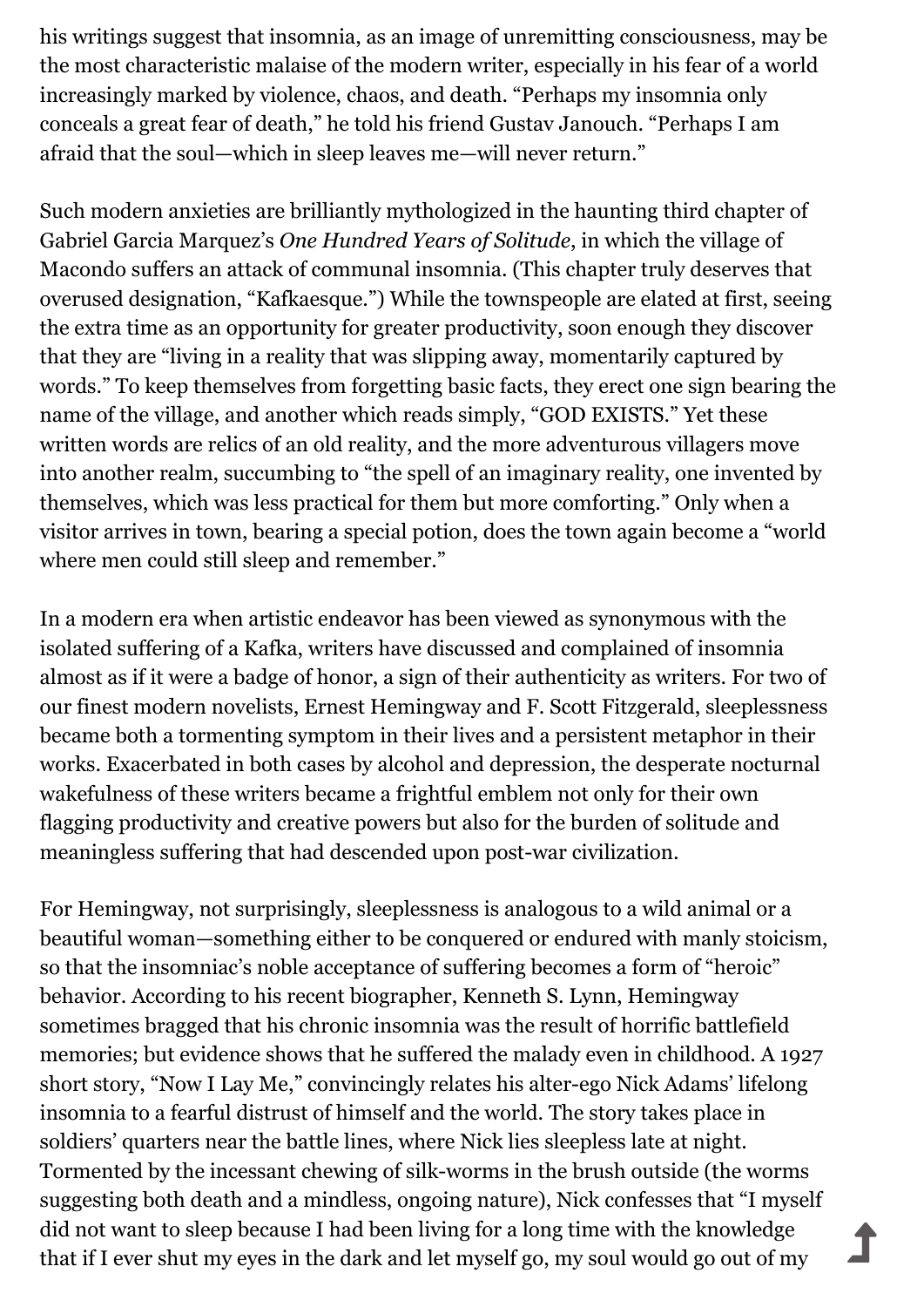body." Nick tries to occupy his mind with memories of boyhood fishing expeditions, but he also recalls his childhood fear of the self-oblivion accompanying sleep: "I assume . . .that I slept without knowing it—but I never slept knowing it." Pushing these memories aside, Nick then converses with a genial Italian barracks-mate, who urges him to get married so that he can stop worrying and get some sleep at night. A foil character intended to highlight Nick's wartime despair, the Italian soon goes back to sleep and leaves Nick to an even profounder loneliness: "I stopped listening to him snore and listened to the silk-worms eating. They ate steadily, making a dropping in the leaves."

What appears to have been Hemingway's own severest bout with insomnia attended the chilly critical reception given to *Green Hills of Africa* in 1935. He wrote to Fitzgerald, with whom he often swapped stories of insomnia and other ills, "No matter what time I go to sleep [I] wake and hear the clock strike either one or two then lie wide awake and hear three, four and five. But since I have stopped giving a goddamn about anything in the past it doesn't bother [me] much and I just lie there and keep perfectly still."

This uncharacteristic passivity, masquerading as manly cynicism, suggests the severity of his distress, and he was soon writing to his mother-in-law that he'd begun rising from bed, unable to sleep, as early as 2:00 a.m. He'd "never had the real old melancholia before," he wrote, and the seriousness of his condition now inspired an emotion not often associated with Hemingway—human compassion. "I know what people go through," he added. "It makes me more tolerant of what happened to my father." But his depression and insomnia only worsened. On February 13 he wrote to John Dos Passos: "I felt that gigantic bloody emptiness and nothingness . . .and was all for death."

For Fitzgerald, suffering his own creative and personal decline, insomnia had been the first signal of a general breakdown. His 1934 essay, "Sleeping & Waking," suggested that all his misfortunes had begun two years earlier, with the author's nocturnal battle with a pesky mosquito in a New York hotel room. After that he became "sleepconscious" and transformed his preparation for bed—a night-cap, some light reading, the bedside table arranged just so—into the kind of supersitious ritual familiar to most insomniacs. But these jocular anecdotes give way to an affecting portrait of the insomniac's dire anguish: "The horror has come now like a storm—what if this night prefigured the night after death— what if all thereafter was an eternal quivering on the edge of an abyss, with everything base and vicious in oneself urging one forward and the baseness and viciousness of the world just ahead. No choice, no road, no hope —only the endless repetition of the sordid and the semi-tragic."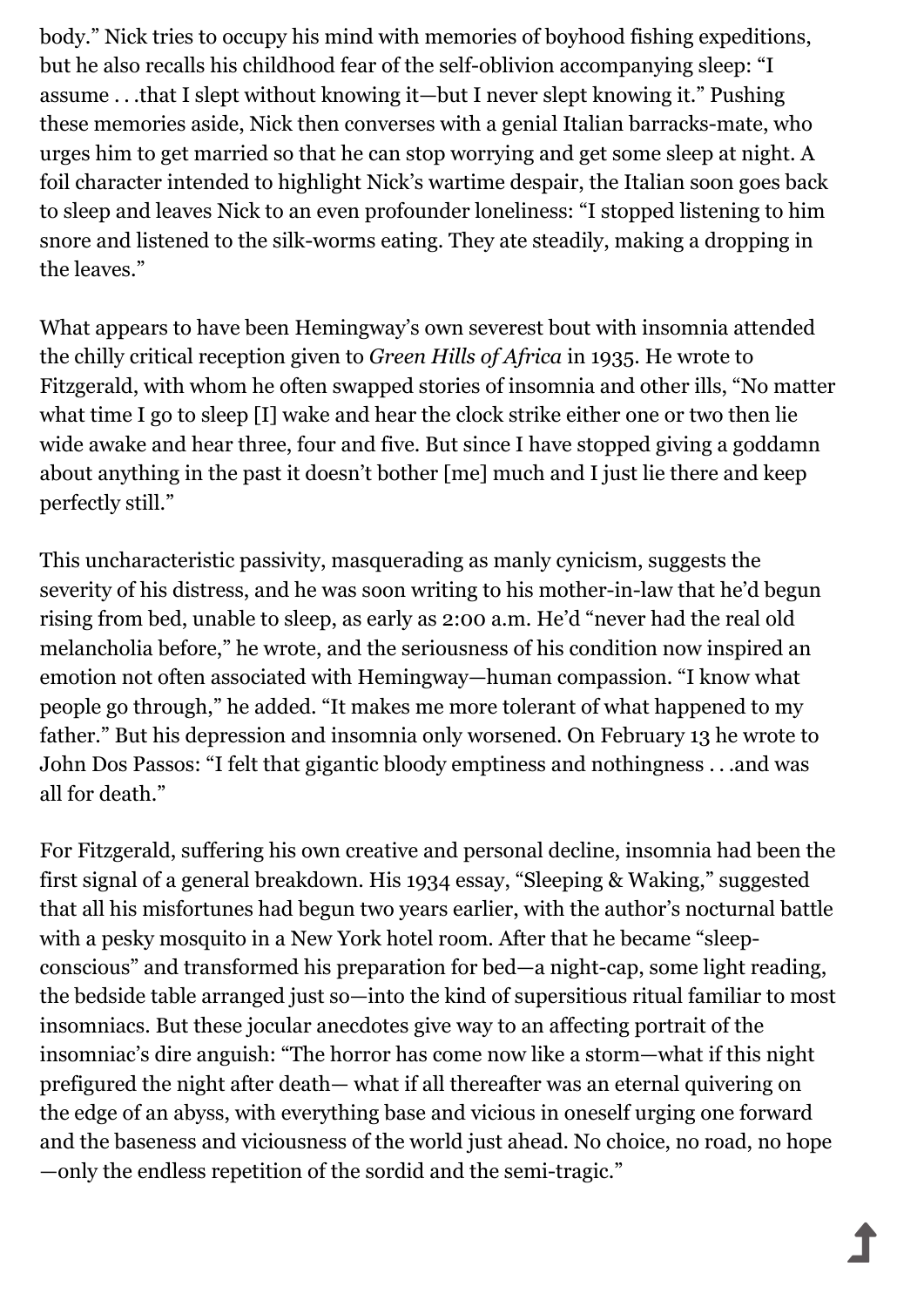Describing this dark period in his "Crack-Up" essays of 1936, Fitzgerald formulated the famous and now definitive description of insomnia and its attendant depression: "at three o'clock in the morning a forgotten package has the same tragic importance as a death sentence, and the cure doesn't work—and in a real dark night of the soul it is always three o'clock in the morning, day after day." Although these essays describe Fitzgerald coming to terms with his breakdown and entering a period of "vacuous quiet," his insomnia continued. By the late 1930's, according to biographer Matthew S. Bruccoli, the novelist required a dangerous quantity of barbiturates to obtain even a few hours of uneasy sleep.

### IV

A nd what of those authors who speak of the benefits of insomnia?—who solitude bracing rather than terrifying, who discover in the exhausted nd what of those authors who speak of the benefits of insomnia?—who find the consciousness a field of visionary excitement rather than a scene of debilitating nightmares? A random survey suggests that woman writers in general are more likely to turn sleepless hours into creative profit. In her diary entry for Aug. 17, 1934, Virginia Woolf wrote ecstatically, "Yes. I think owing to the sudden rush of 2 wakeful nights . . . I see the end of Here & Now" (the novel she would later title *The Years)* Sylvia Plath described the delicious privacy of working at her poems around four a.m., to the accompaniment of the milkman's clinking bottles.

In a 1971 interview, Joyce Carol Oates remarked: "I have terrible nights of insomnia, when my mind is galloping along and I feel a strange eerie nervousness, absolutely inexplicable. What a nuisance! Or, maybe it isn't a nuisance? An ideal insomnia allows for a lot of reading. When the house is dark and quiet and the entire world turned off for the night, it's a marvelous feeling to be there, alone, with a book, or a blank piece of paper . . . . Such moments of solitude redeem all the rushing hours, the daylight confusion of people and duties." More recently, she has written of "the secret pride of the insomniac who, for all his anguish, for all his very real discomfort, knows himself set apart from all others. . . . Unable to sleep, one suddenly grasps the profound meaning of *being awake:* a revelation that shades subtly into horror, or into instruction."

However piteously some writers may complain of their vulnerability to insomnia, and however inadequately we may understand the psychological wellsprings underlying the inability—or the refusal—to sleep, it is likely that most authors consider their sleepless hours not entirely wasted. No matter how unpleasant, these hours surely have meaning, and perform their role in an ongoing pattern of experience, of "instruction." (For if sleep, on the other hand, is sometimes imaged as a "lovely" oblivion, it is oblivion nonetheless— that is, a species of death.)